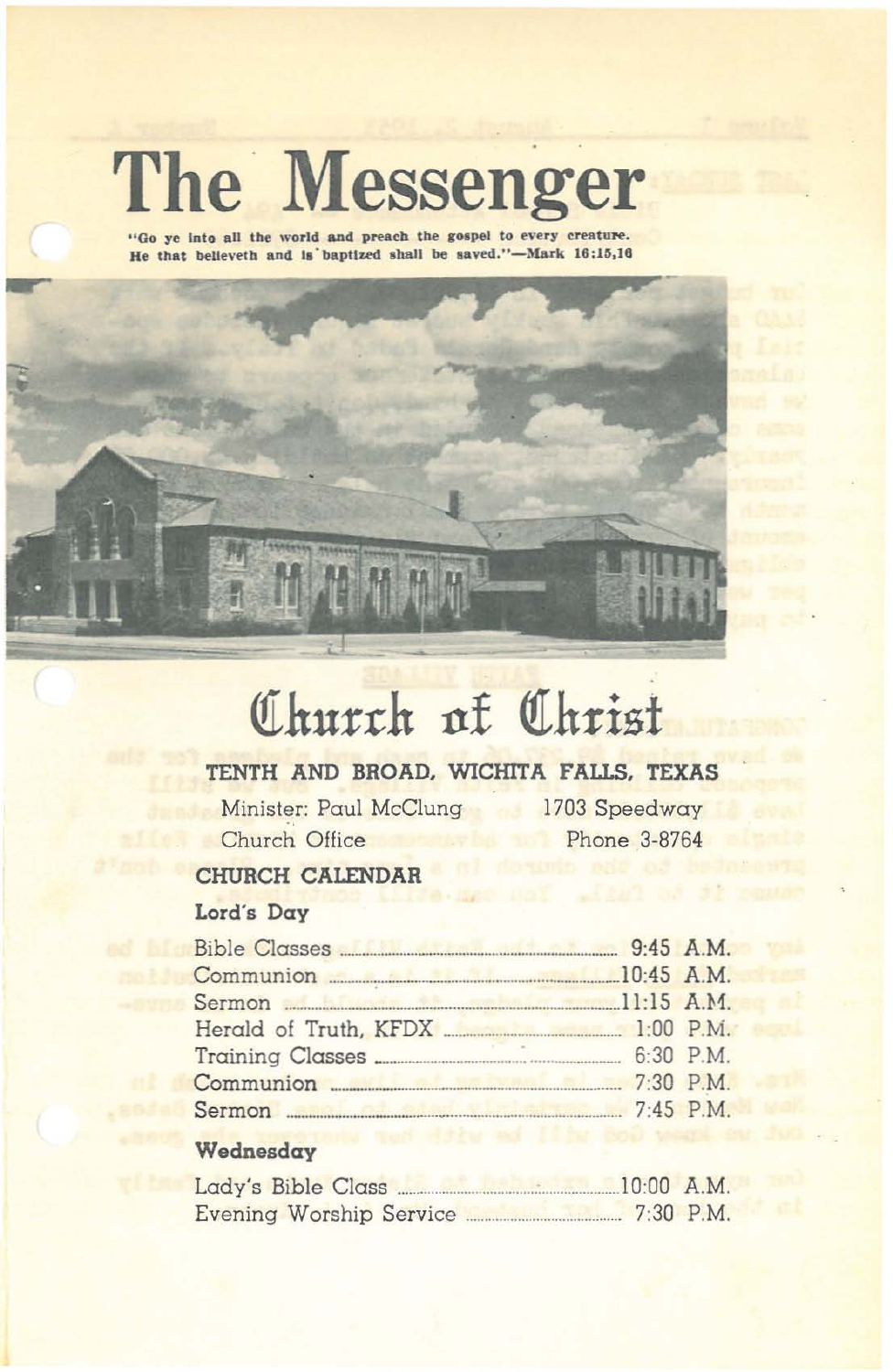#### LAST SUNDAY:

Bible School Attendance  $-494$ Contribution **-------------** \$901.69

Our budget per week is \$1,341.00. Last week we were \$440 short. This weekly budget figure includes special promises to send Gerald Paden to Italy. If the talance on our financial statement appears to show we have too much money on hand, don't forget that some of our expenses included in the budget come due yearly. For instance, payment on building-\$6,000.00; insurance-\$1,600.00, etc, The balance we show from month to month is a very small balance indeed for the amount of business we do and the responsibility or obligations we have, We must contribute \$1,341,00 per week to raise our budget. Someone is neglecting to pay his part, Is that someone you?

#### FAITH VILLAGE

CONGRATULATIONS!

We have raised \$9,237.06 in cash and pledges for the proposed building in Faith Village. But we still have \$11,000.00 more to go. This is the greatest single opportunity for advancement in Wichita Falls presented to the church in a long time, Please don't cause it to fail. You can still contribute.

Any contribution to the Faith Village work should be marked Faith Village. If it is <sup>a</sup> cash contribution in payment on your pledge, it should be in an envelope with your name signed to it.

Mrs. Kate Bates is leaving to live on her ranoh in New Mexico. We certainly hate to lose Sister Bates, but we know God will be with her wherever she goes.

Our sympathy is extended to Sister Kuehn and family in the loss of her husband, Mr. A. A. Kuehn.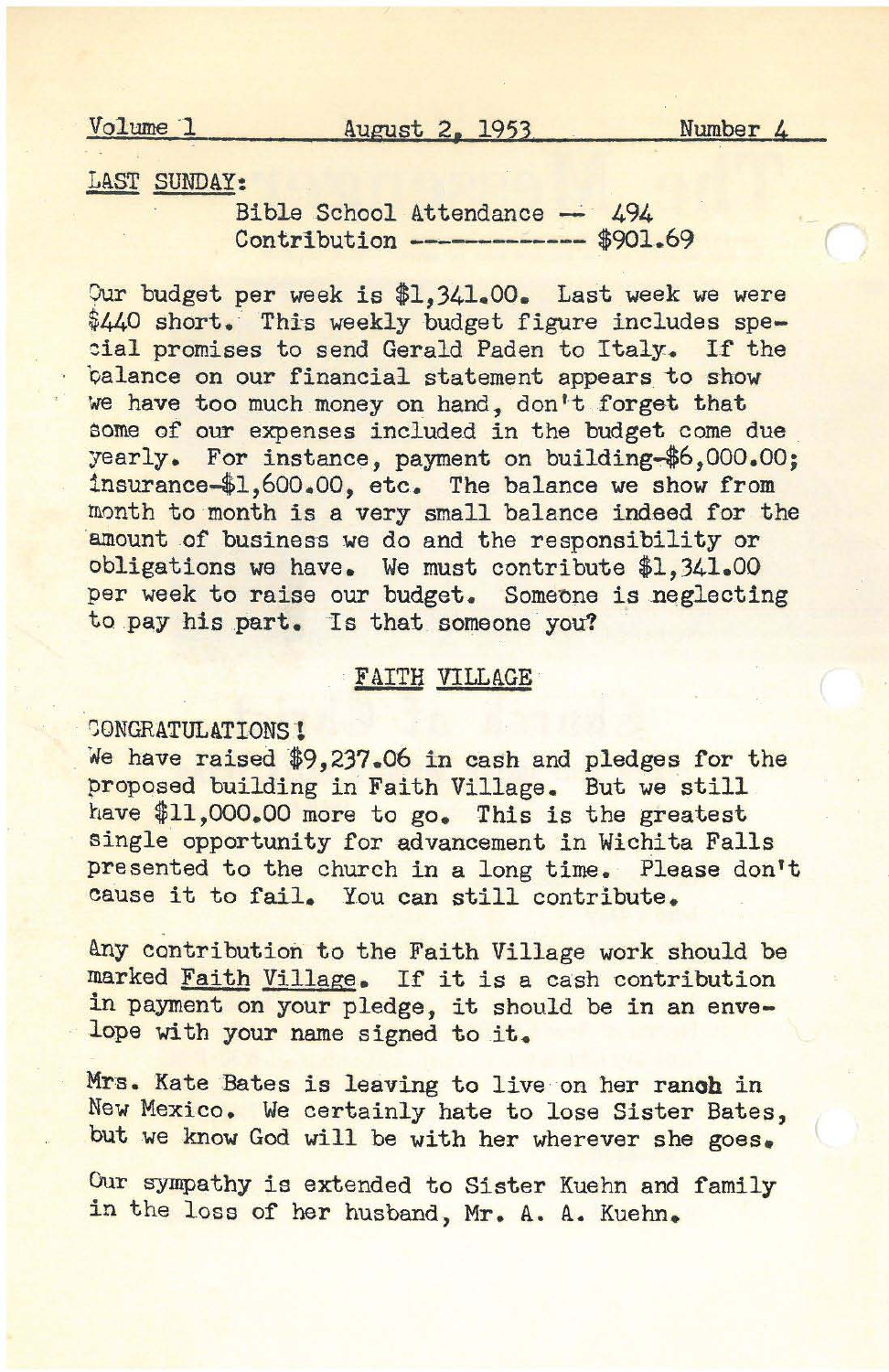We congratulate the following persons who have recently responded to the invitation.

Baptisms:

Roy Dameron, 1314 Fillmore, Phone 3-8659.

Norman J. Oakes, 3769th Student Squadron, SAFB.<br>Restoration:

Opal Rogers, 1513 10th, Phone 2-1356.

Placed Membership:

Mrs. Forest L. Lile, 1002 Broad, Phone 3-4972. from Floral Heights congregation.

The Quanah, Texas Church of Christ begins a daily broadcast (except Saturdays) on Monday, August 3. KOLJ, Quanah, is located at 1150 on the dial- The Sunday program will be as usual at 9 a.m. and weekdays will be at 9:05 to 9:20 a.m. The sermon subject Monday, August 3, will be "Accountable to God."

The subject for the Herald of Truth broadcast today will be "Binding the Hands of Christ."

Sunday morning, August 9, Brother McClung will speak on this subject: "Does The Church Of Christ Take People In From Other Churches On Their Baptism?" This is a request sermon. Tell your friends; bring all who might be interested.

Let us remember those who are in the hospitals. Sister R. E. Dishman is in Room 330, General Hospital. Sister Effie Abels is in Bethania Hospital, 2nd Floor Sunporch, and Sister Richard Marble is in Bethania, Room 300.

We received word from Gerald Paden Friday that a twoyear visa has been granted and they plan to leave for New York Tuesday enroute to Italy.

There will be a meeting at Charlie, Texas, August 2 **--** 9 with Brother England from Grandfield, Oklahoma, preaching. Services will be each evening at 8:00.